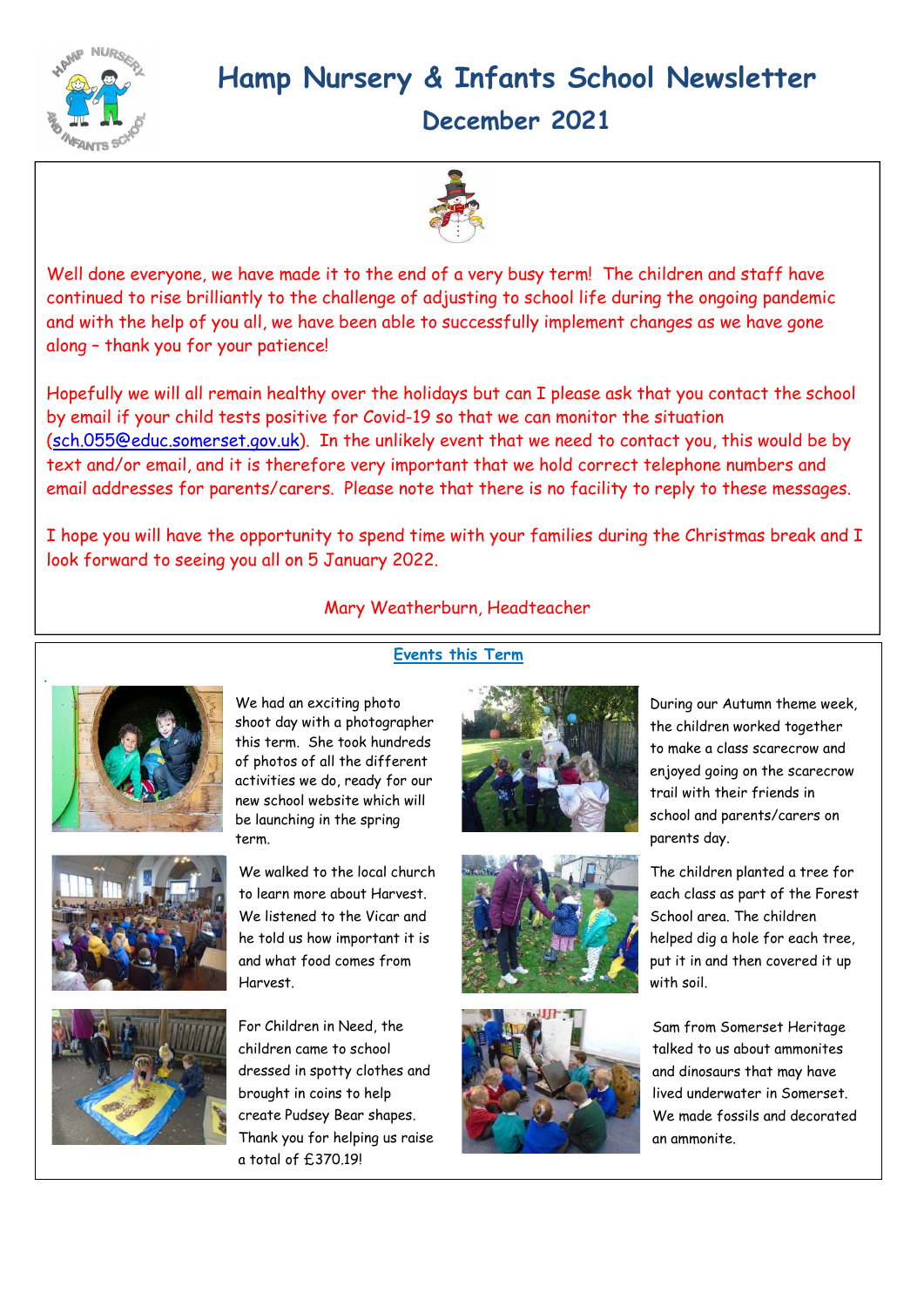

The children in the Humpty Dumpty and Five Little Ducks rooms enjoyed a pirate themed day with Somerset Heritage. The children had a great time.



Some of our Year 2s visited Robert Blake school to take part in a Bushcraft session. We collected resources and tied knots to create natural mobiles which we brought back to school.



The children have worked really hard on filming their nativity and we hope you will enjoy it as much as we have. Special thanks to Mrs Burrow and Mrs Jolliffe for coordinating the whole project.

#### Christmas Activities

Sadly, we were again not able to perform our traditional nativity this year, so instead each class has contributed separately to a filmed version for you to enjoy watching at home, via Google Classroom. The children really enjoyed it – we hope you do too! You will find the nativity project (Christmas at Hamp) and story (Higgledy Piggledy Nativity) on Google Classroom

In addition, photographs from our party days, Fun Day etc will be posted to show you the fun activities the children enjoyed this week.

### **Staffing**

We are saying 'goodbye' and 'good luck' to four members of staff this Christmas:

Mrs Horne, our Business Manager, is leaving for a new job Mrs Trunks, Teaching Assistant, is retiring after working here for 21 years Mrs Bonas, Nursery Practitioner is retiring after working here for 13 years Mr Leveigh, Class Teacher, is leaving at the end of his fixed term contract

Thank you to them for all their hard work, and we wish them well in the future.

In January, we will be welcoming back Mrs Dutfield and Mrs Clements, after their maternity leave.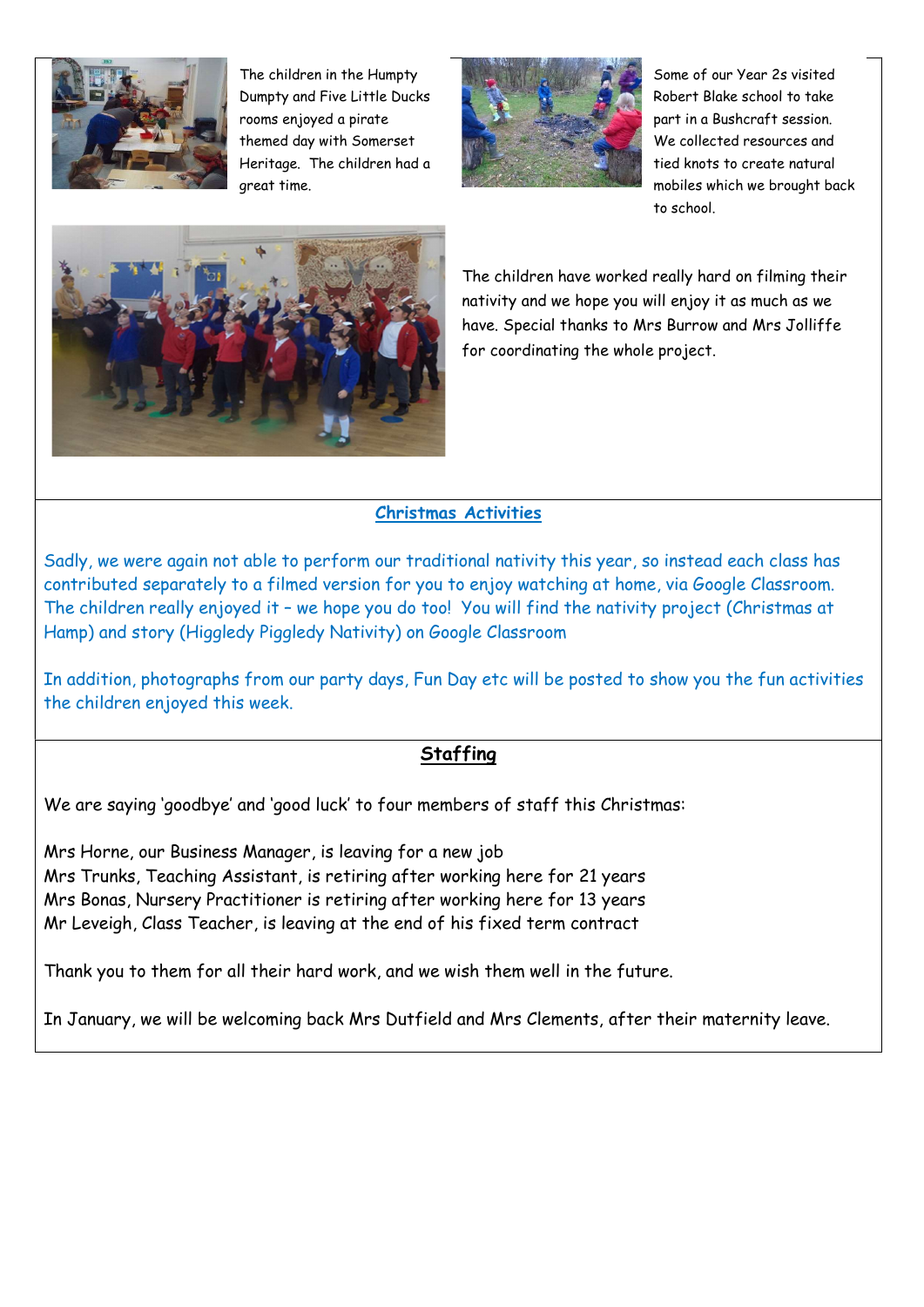# **Than's You!**

Many thanks to everyone who has supported our fundraising efforts this term; we have raised money for Children in Need, The Royal British Legion and the local women's refuge as well as for our school. Money raised from the Christmas Card sales and our Christmas Fun Day supports our school fund and has contributed towards the cost of pantomime workshops, individual photographs for parents and Christmas parties for the children.

## Important!

Please remember that applications must be completed for children due to start school for the first time or transfer to a junior school in September 2022 - the closing date is 15 January 2022.

Information on how to apply can be found on www.somerset.gov.uk/admissions. Please let us know if you need any help with your child's application.

### School and Nursery Closure in the event of Severe Weather



Should it be necessary for us to close the site in the event of severe weather, we will inform Somerset County Council of any closure and the information will appear on their website - www.somerset.gov.uk. The local radio stations will pick up this information for broadcast and/or publication on their websites.

We will also use the text/email service to advise parents/carers, and weather permitting, we will endeavour to put up a notice on the main school gates. If it is necessary for us to remain closed for more than one day, this information will be publicised as above for each day of closure.

#### Dates for your Diary 2022

| 4 January      | School and Jack & Jill nursery closed for holiday in lieu of Platinum Jubilee Bank Holiday<br>Five Little Ducks and Humpty Dumpty nursery classes reopen |  |
|----------------|----------------------------------------------------------------------------------------------------------------------------------------------------------|--|
| 5 January      | School and Jack & Jill nursery reopen after the Christmas break                                                                                          |  |
| 21-25 February | School and Jack & Jill nursery closed for half term break                                                                                                |  |
| 8 April        | Parents' day - school and nursery classes closed for staff to meet individually with parents                                                             |  |
| 11-22 April    | School and all nursery classes closed for Easter break                                                                                                   |  |
| 2 May          | School and all nursery classes closed for Bank Holiday                                                                                                   |  |
| 30 May-3 June  | School and Jack & Jill nursery closed for half term break                                                                                                |  |
| 4 July         | Parents' day - school and all nursery classes closed for staff to meet individually with parents                                                         |  |
| 21 July        | Last day of term for Jack & Jill nursery                                                                                                                 |  |
| 25 and 26 July | School closed for inset days                                                                                                                             |  |
| 27 July        | Start of school summer holiday                                                                                                                           |  |

#### Missed Flu Immunisation

Somerset SAINT will be offering FLU vaccination clinics on the dates below, these clinics are for school aged children who have missed their FLU vaccination in school (we are unable to vaccinate children whose schools we have yet to visit unless there is a valid medical reason).

| Walk in clinics - all 10am - 2pm : |                                                           |  |
|------------------------------------|-----------------------------------------------------------|--|
| Date                               | Location                                                  |  |
| 20/12/2021                         | Minehead Middle School, Ponsford Road, Minehead TA24 5RH  |  |
| 20/12/2021                         | Cheese & Grain, Market Yard, Justice Lane, Frome BA11 1BE |  |
| 21/12/2021                         | Crispin Hall, 83 High Street, Street BA16 OEZ             |  |